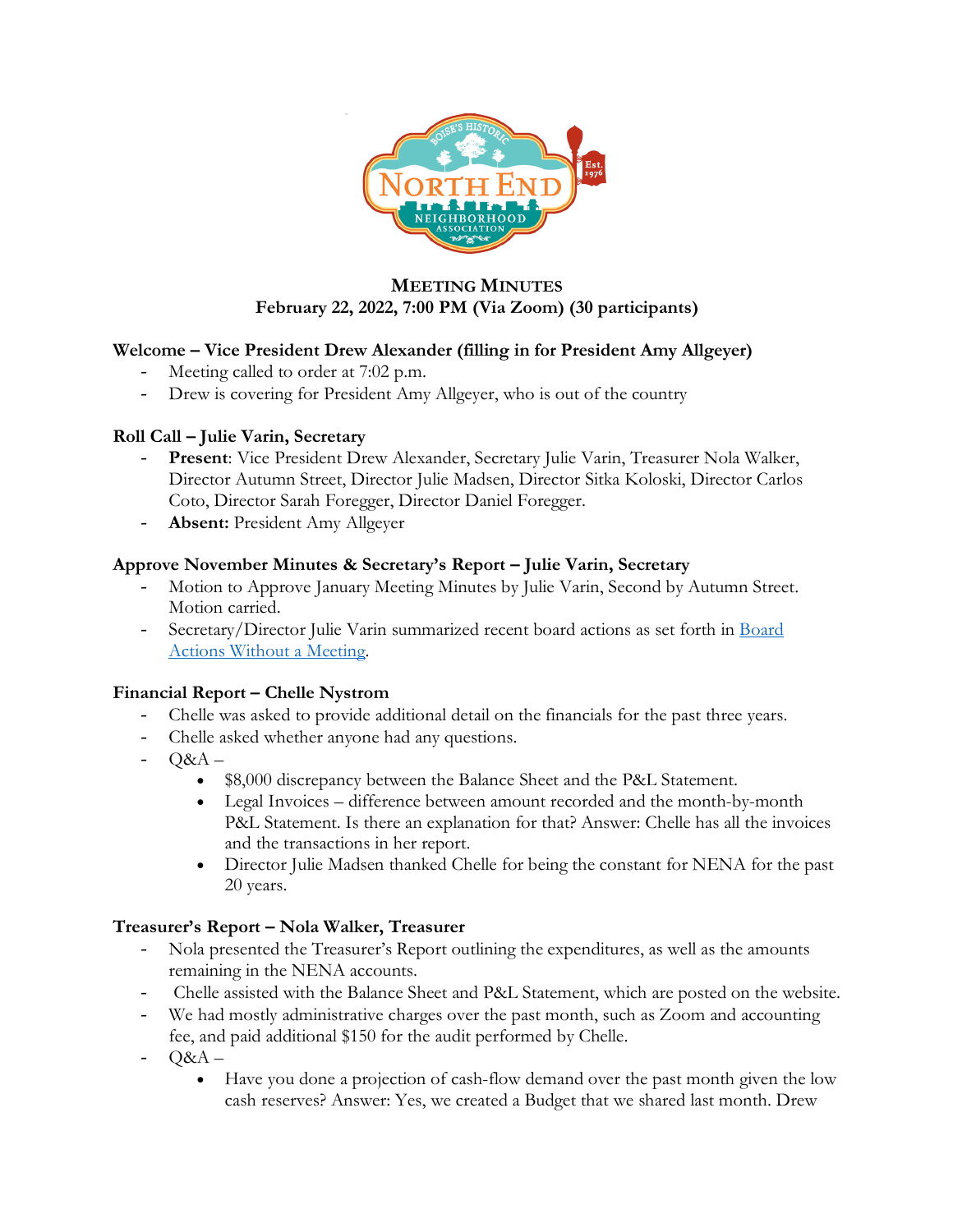noted that the healthy next step is to take a hard look to see where any pitfalls might occur.

- What is happening with the Newsletter ads? Answer: the Newsletter is in the final stages of editing with the editor, and we plan to have three issues this year. Things are in the works, but they are a little slower than previous years. Daniel Foregger volunteered to step up and sell ads.
- HSPF by June of last year, we had \$48,000 for booth fees, and we have reason to expect that the same will occur this year. We also have \$55,000 in the fund that can cover the costs.
- Chelle noted that the application fees are non-refundable, and these fees can be used to cover costs if we do not have a HPSF.

# **COMMITTEE REPORTS**

## **Streets Committee – Cynthia Gibson**

- At last Streets Captain meeting, we discussed about how ACHD could see us as a neighborhood instead of a collection of streets. Director Julie Madsen proposed a Transportation Summit. Saturday, May 14, 2022 is the proposed date. It will involve the City and ACHD and will be educational and family friendly. They will need volunteers.
- Drew suggested that we have a space on the website. Thank you for keeping us updated.

## **Historic Preservation Committee – Kate Henwood, Co-Chair**

- The agenda was heavy this month for the HPC meeting. Some meetings were deferred to this month, and we hope there is nothing too controversial.
- We have a new Historic Planner at the City, which has been vacant. Nathan Hallam is the individual taking this position. Kate has heard positive reviews and will get to meet him soon.
- Does Nathan Hallam have a background in historic preservation? Answer: Kate is not sure if he has historic preservation credentials.
- Director Carlos Coto asked whether this was a permanent position? Answer: Yes. And they did not do the rotation idea.
- We are going to get a new City Planner from Atlanta. Would the committee please reach out to him? Answer: Drew clarified that he was talking about the new director of Planning and Zoning Services. This position was vacant for two years. Kate said this was a fantastic idea, and they will make sure to have time with this new Director. Drew further clarified that the City is in the middle of some important meetings, and these could be some good opportunities to meet with the new Director.
- Tim Keen is the new-hired Director and he is in from Atlanta. Neighbor noted that there was 90-minute meeting that provided background on Mr. Keen, and the Zoning Re-Write, which was similar to Atlanta's. The NAs in Atlanta defeated it there. There will be a forum put together for all NAs to attend, so all NAs can be briefed on the impact of the new changes.

## **P&Z Committee Update – Erik Hagen, Chair (erik@erikhagen.com)**

- Erik noted that NENA will have excellent representation on the Zoning Re-Write.
- City replacing the light fixture on Harrison. This was a maintenance replacement project, and the City did not have to go through approvals. They are taking down light poles that are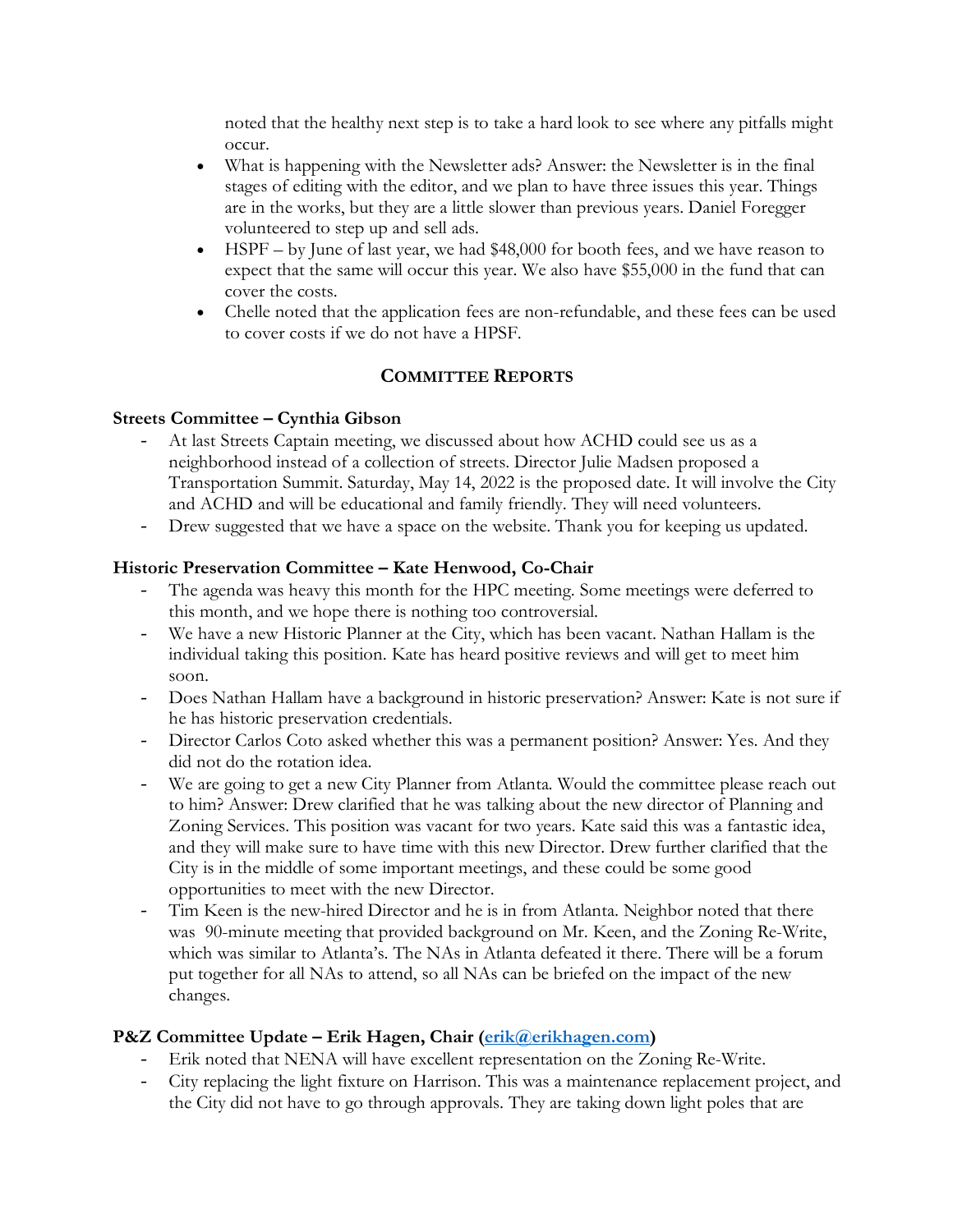structurally unsound. The City describes these new poles as "historic poles." The new bulbs should have the same light power and temperature. Erik will continue to interface with City on this issue.

- Applications have been light recently. There was someone on Harrison who was cited for doing a conversion on their garage for an office. After months of fighting, a homeowner did get his variance.
- On the other side, the City approved the Alturas project despite pleas from neighbor to consider other alternatives.
- Discussion/O&A
	- Question re Alturas project does it make sense to see if any feasible to anticipate similar properties to add lots or properties to Historic District? Answer: This is excellent feedback and anything is worth looking into. These districts were established decades ago. There was an intent to create a line of delineation between Historic and Foothills, and these lines are somewhat arbitrary.
	- Drew notes that there are a handful of parcels in the NE, but this Historic Overlay does not cover the entire NE as you head west. The Zoning Re-Write Committee does not have much of a map component. Drew put in the Chat a suggested conversion map. Also, in the chat are some of the modules, and NENA will have some feedback from that sub-committee.
	- Erik noted that there will be a neighborhood presentation meeting on April 6, 2022.
	- Erik also noted that the biggest discrepancy between the Zoning Re-Write and Neighborhood Plan is that the City is heading toward higher density. Answer: Drew says yes and no. The City is proposing more mixed uses than currently allowed. The subcommittee intends to hone in on these issues, but it is a huge document, and it is a tremendous amount to digest.

## **Steps to Move NENA Forward – Drew Alexander, Vice President; Dallas Gudgell, Director; Erik Hagen, P&Z Chair**

- Introduction (published on website). This includes protocols for the meeting and Drew will read the report.
- Erik noted the all committee members had diverse viewpoints. Noted that the pandemic affected the decision-making process, and the Review Committee does not believe that any of this would have happened without the pandemic. We ask that you adhere to the following protocol as outlined by Dallas.
- Dallas thanked everyone involved in this effort.
- Purpose
	- Fairly review the events of 2020 and 2021
	- Determine improvements that can be made.
	- The Committee is reporting back its findings and will present a list of recommendation, and members will be able to have three-minutes to respond. Please be kind and respectful.
	- After feedback, the Board will discuss proposed recommendations. Dallas is timing.
- Drew read the Report Recommendations.
- Q&A
	- Vice President Drew Alexander called on neighborhood members for three-minute comments. All neighbors wishing to speak were heard.